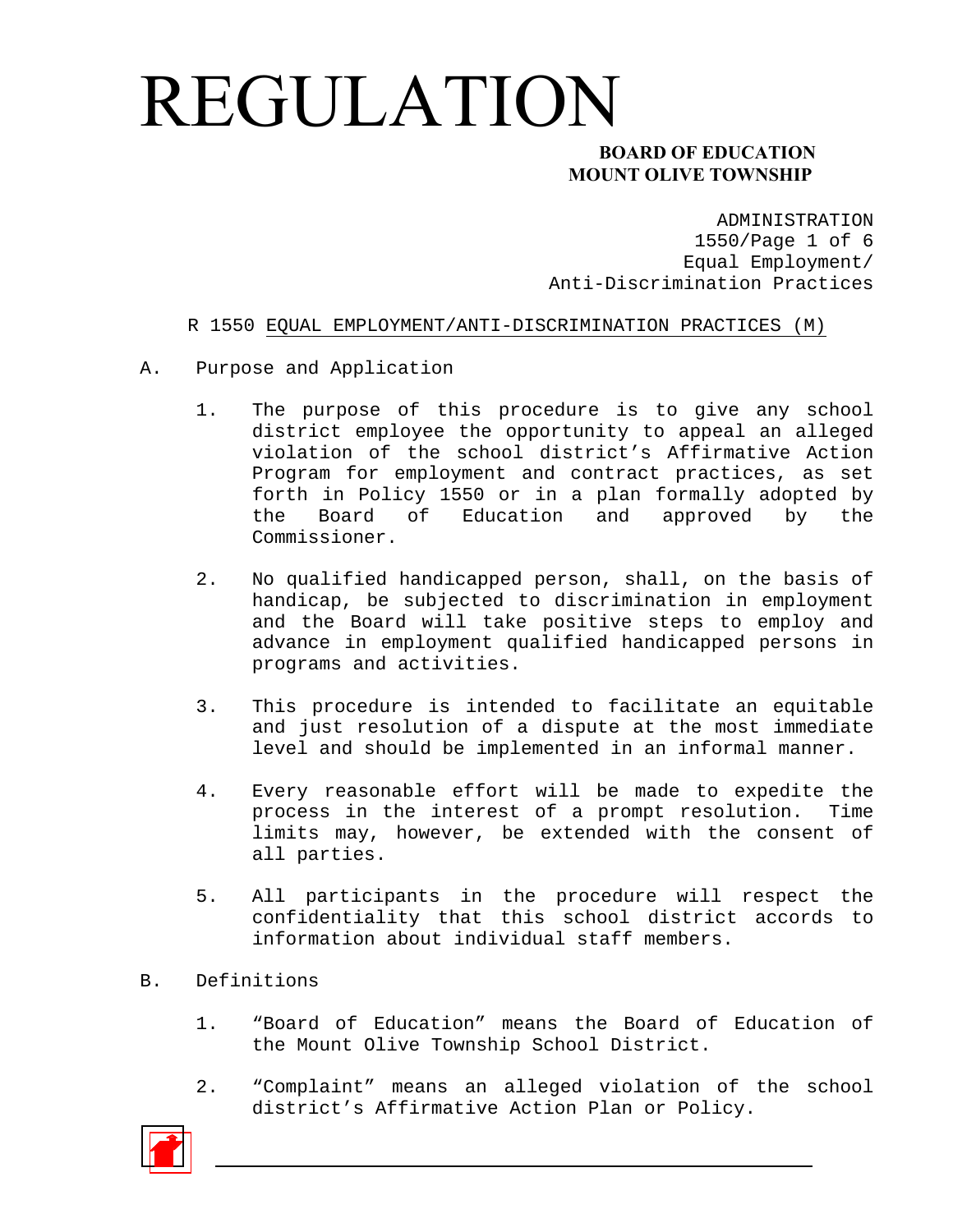### **MOUNT OLIVE TOWNSHIP**

ADMINISTRATION

1550/Page 2 of 6 Equal Employment/ Anti-Discrimination Practices

- 3. "Complainant" means a staff member who alleges a violation of the school district's Affirmative Action Plan or Policy 1550.
- 4. "Day" means a business day or calendar day as identified.
- 5. "School district" or "district" means the Mount Olive Township School District.
- 6. "Violation" means the failure of a school district official or employee to take the positive steps outlined in Policy 1550 or the duly approved Affirmative Action Plan to remove impermissible bias or preference from all aspects of school district employment or contract practices and/or to correct the results of past discrimination.
- C. Procedure
	- 1. A Complainant who believes he/she has been harmed or adversely affected by a failure to enforce the school district's Affirmative Action Plan for employment and contract practices shall discuss the matter with his/her immediate supervisor in an attempt to resolve the matter informally.
		- a. In the event the Complainant believes their immediate supervisor may be conflicted or if the immediate supervisor is not available, the Complainant may proceed directly to the school district's Affirmative Action Officer as outlined in C.2. below.
		- b. In the event the Complainant believes the school district's Affirmative Action Officer may be conflicted, the Complainant may submit a written complaint to the Superintendent of Schools who

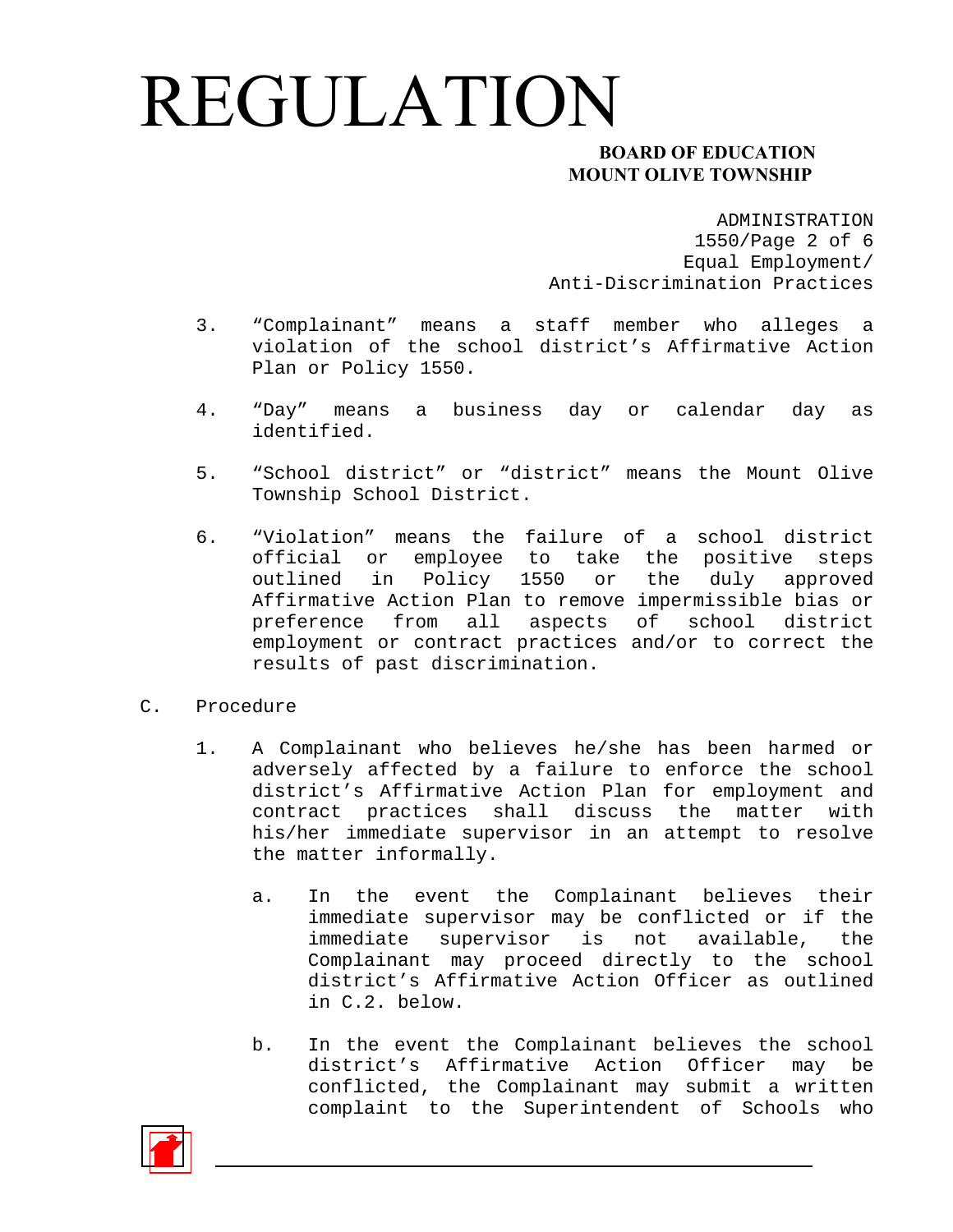### **MOUNT OLIVE TOWNSHIP**

ADMINISTRATION 1550/Page 3 of 6 Equal Employment/ Anti-Discrimination Practices

will designate a supervisor or administrative staff member to conduct the investigation in accordance with the procedures outlined in this Regulation. The Superintendent will ensure the supervisor or administrative staff member is provided affirmative action training in accordance with State mandates and guidelines.

- 2. If the matter is not resolved to the satisfaction of the Complainant within ten business days, the Complainant may submit a written complaint to the Affirmative Action Officer. The complaint will include:
	- a. The Complainant's name and address;
	- b. The specific failure to act that the Complainant complains of;
	- c. The school officer or employee, if any, responsible for the alleged violation of the Affirmative Action Plan;
	- d. The results of discussions conducted in accordance with paragraph C.1.; and
	- e. The reasons why those results are not satisfactory.
- 3. The Affirmative Action Officer will investigate the matter informally and will respond to the complaint in writing no later than seven business days after receipt of the written complaint. A copy of the complaint and the response will be forwarded to the Superintendent.
- 4. The response of the Affirmative Action Officer may be appealed to the Superintendent in writing within three

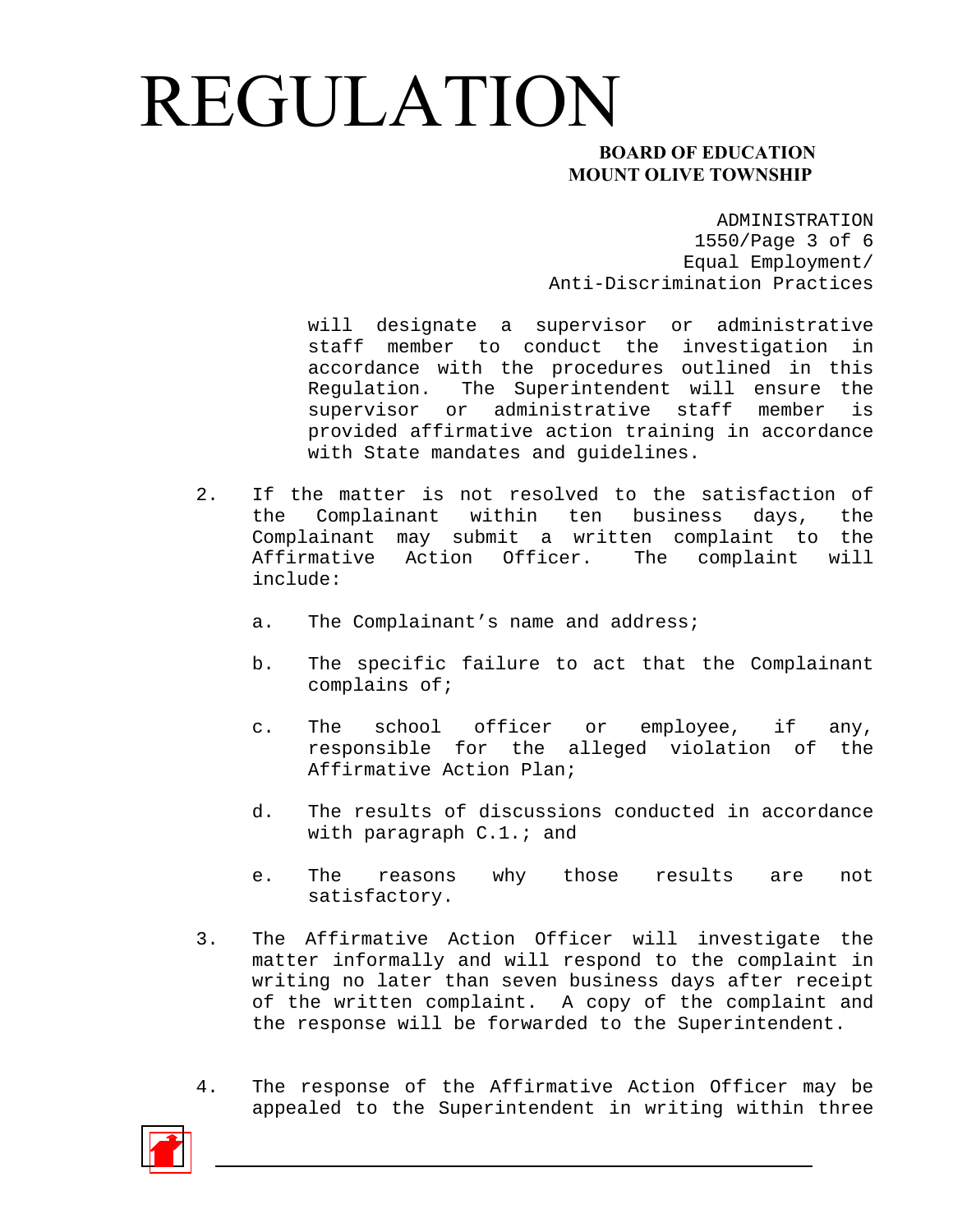### **MOUNT OLIVE TOWNSHIP**

ADMINISTRATION 1550/Page 4 of 6 Equal Employment/ Anti-Discrimination Practices

business days after it has been received by the Complainant. The appeal will include the original complaint, the response to the complaint, and the Complainant's reason for rejecting the response. A copy of the appeal must be given to the staff member alleged to have violated the Affirmative Action Plan.

- 5. Upon request, the Complainant will be given an informal hearing before the Superintendent, at a time and place convenient to the parties, but no later than seven business days after the request for a hearing has been submitted. The Superintendent may also require the presence at the hearing of the staff member charged with violation of the Affirmative Action Plan and any other person with knowledge of the violation complained of.
- 6. The Superintendent will render a written decision in the matter no later than seven business days after the appeal was filed or the hearing was held, whichever occurred later. Copies of the decision will be given to all parties.
- 7. The Complainant may appeal the Superintendent's decision to the Board by filing a written appeal with the Board Secretary no later than three business days after receipt of the Superintendent's decision. The appeal will include:
	- a. The original complaint;
	- b. The response to the complaint;
	- c. The Superintendent's decision;
	- d. A transcript of the hearing, if one has been made, or a summary of the hearing to which all parties have consented; and

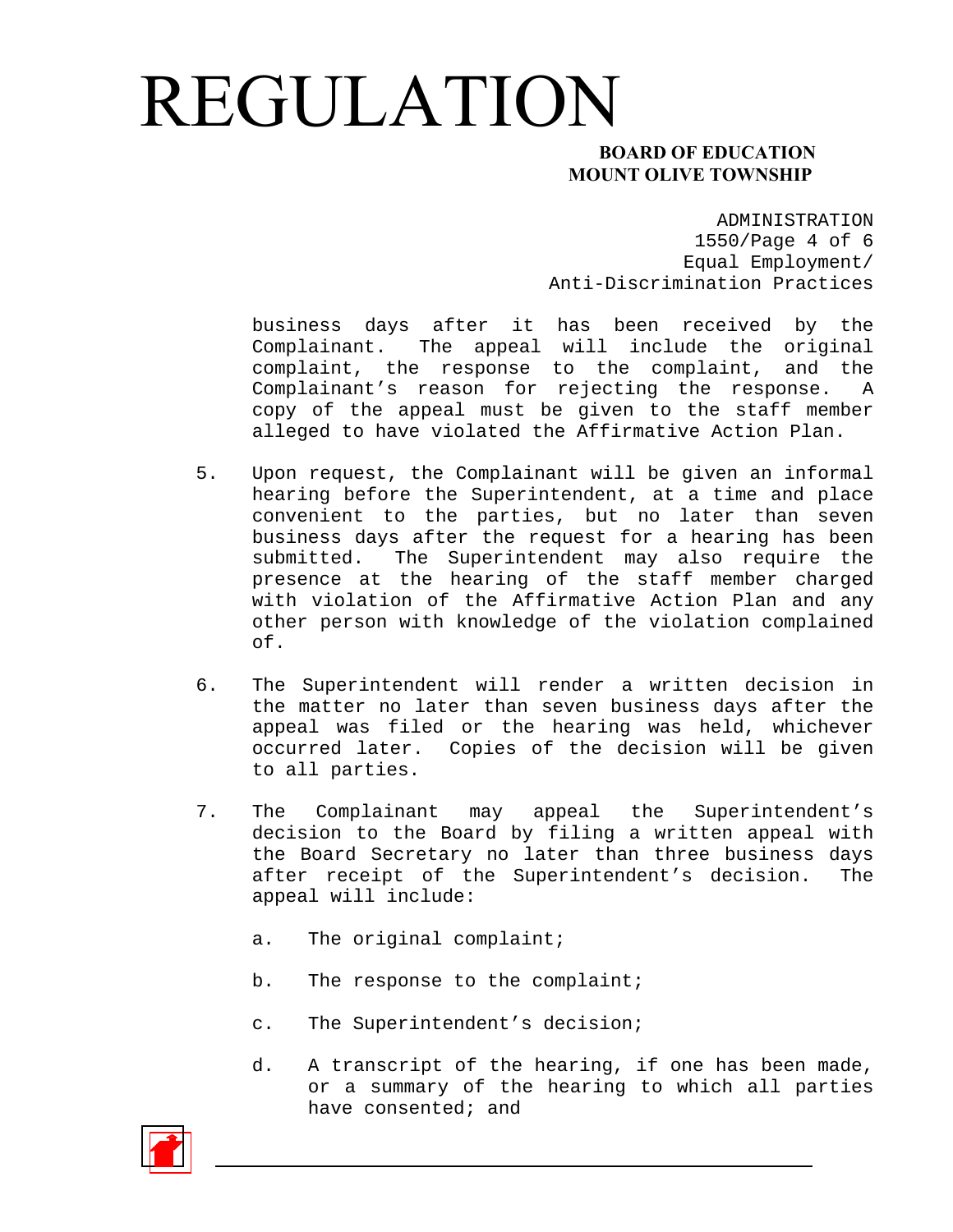### **MOUNT OLIVE TOWNSHIP**

ADMINISTRATION 1550/Page 5 of 6 Equal Employment/ Anti-Discrimination Practices

- e. The Complainant's reason for believing the Superintendent's decision should be changed.
- 8. A copy of the appeal to the Board must be given to the staff member, if any, charged with a violation of the Affirmative Action Plan.
- 9. The Board will review all papers submitted and may render a decision on the basis of the proceedings below. If the Complainant so requests, the Board may convene a hearing, at which all parties may be represented by counsel and may present and examine witnesses, who will testify under oath.
- 10. The Board will render a written decision no later than forty-five calendar days after the appeal was filed or the hearing held, whichever occurred later. Copies of the decision will be given to all parties.
- 11. The Complainant will be informed of his/her right to appeal the Board's decision to the:
	- a. Commissioner of Education New Jersey State Department of Education P.O. Box 500 Trenton, New Jersey 08625-0500, or
	- b. New Jersey Division on Civil Rights Central Regional Office 140 East Front Street – 6th Floor Trenton, New Jersey 08625-0090